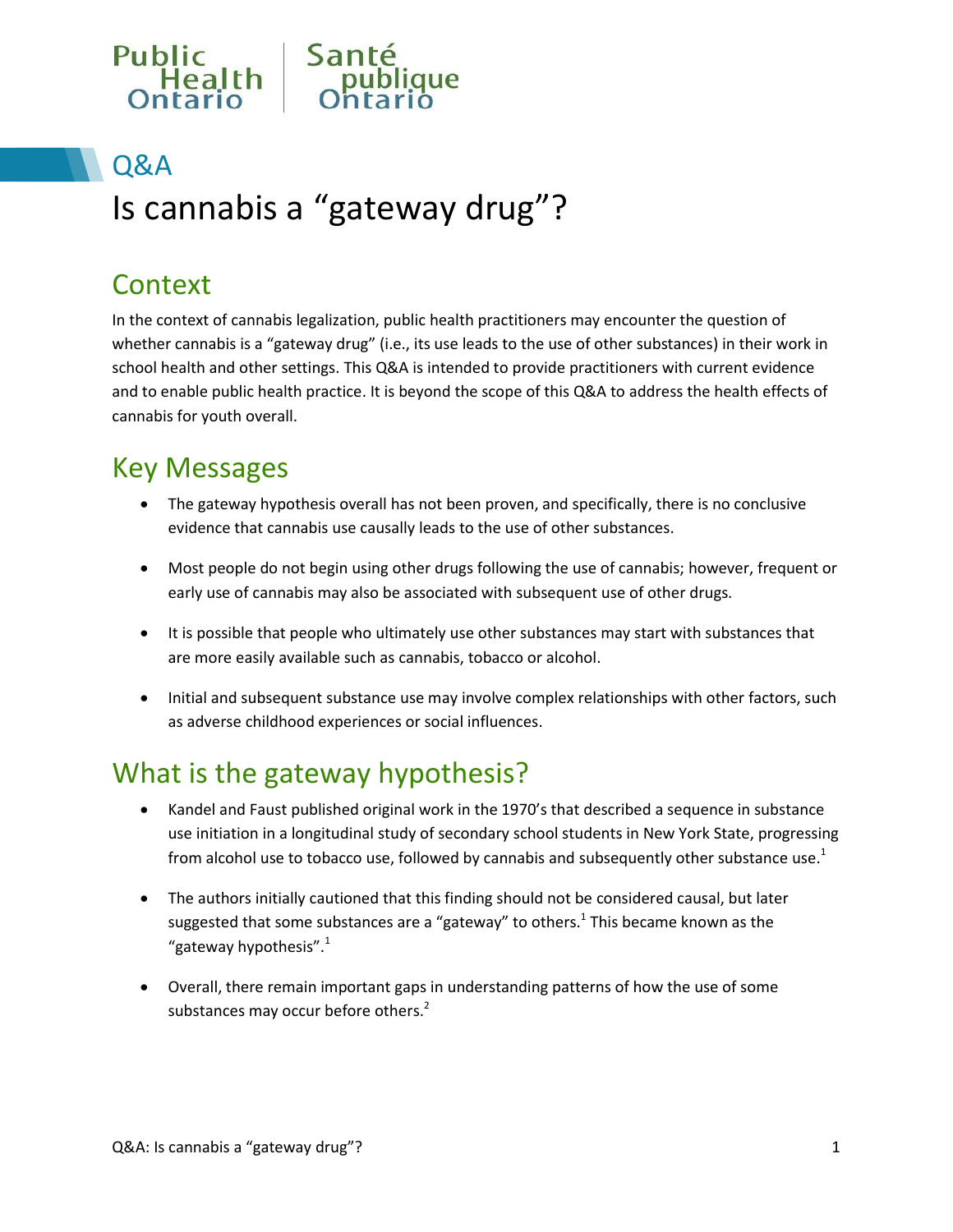## What is the evidence on cannabis as a gateway drug?

#### Animal studies

 $\bullet$  Overall, animal studies are mixed regarding evidence of a gateway effect.<sup>3</sup>

#### Epidemiology

- Observational studies may demonstrate associations, but these do not necessarily reflect causal relationships.
- Epidemiologic studies have observed a similar sequencing pattern of substance use initiation among youth cohorts, for example in the United States and New Zealand.<sup>1,4</sup> Among people who ever used cannabis in the United States, 44.7% had ever used another illicit drug.<sup>5</sup>
- Regarding initiation of use, use before age 18 compared with later initiation has been associated with the use of other substances (sedatives, opioids, and hallucinogens).<sup>6</sup> Also, frequency of use before age 17 shows a dose-response relationship with other substance use.<sup>7</sup>
- A recent longitudinal study of youth substance use trends in the United States from 1976 to 2016 found that cannabis is replacing alcohol and tobacco as the first substance used, but did not analyse subsequent drug use.<sup>8</sup> However, adolescents that attempted cigarette smoking remained at an increased risk of subsequent cannabis use. $8<sup>8</sup>$
- Research in Vancouver, Canada examined the association between cannabis use and initiation of injection drug use among 481 street-involved youth involved in a prospective cohort study. In a model adjusted for other individual characteristics and drug use patterns, the authors found that daily cannabis use was protective against injection initiation.<sup>9</sup>

#### **Confounders**

 Some studies have described the role of confounding factors that may contribute to the relationship between cannabis use and other substance use. Examples include peer influence and co-morbidities such as mental health.<sup>1,5</sup>

## How can we understand the relationship with other substance use?

 While it is evident that cannabis use may be associated with other substance use, experts believe that several relationships are involved among social, genetic and environmental factors, which makes understanding the gateway hypothesis complex.<sup>9</sup> These may include adverse childhood experiences or social influences among those who use substances.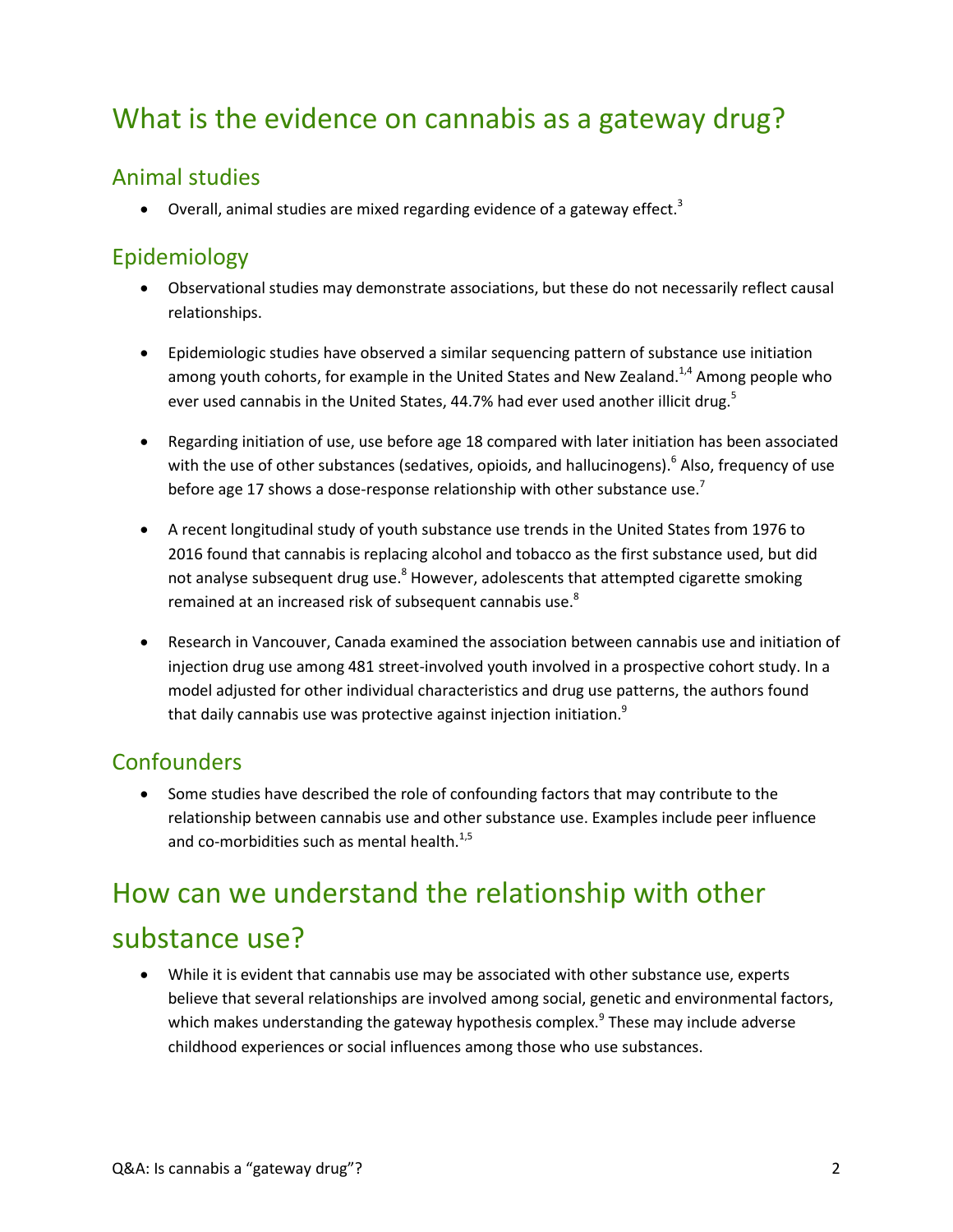- For example, early life experiences can shape the brain's reward and motivation system, such as parental neglect or experiencing violence (e.g., bullying), leading to an increased risk of substance use.<sup>10</sup> Additionally, factors that support resilience may reduce substance use.<sup>10,11</sup>
- Overall, it is unclear whether cannabis use, including frequency or early initiation, causally leads to the use of other substances. While cannabis use may precede other substance use, the relationship likely involves multiple other factors, including social conditions.

## Which organizations have information available on the gateway issue?

- [Canadian Centre on Substance Use and Addiction:](http://www.ccsa.ca/Resource%20Library/CCSA-Effects-of-Cannabis-Use-during-Adolescence-Report-2015-en.pdf) The effects of cannabis use during [adolescence](http://www.ccsa.ca/Resource%20Library/CCSA-Effects-of-Cannabis-Use-during-Adolescence-Report-2015-en.pdf)
- [National Institute on Drug Abuse:](https://www.drugabuse.gov/publications/research-reports/marijuana/marijuana-gateway-drug) Is marijuana a gateway drug?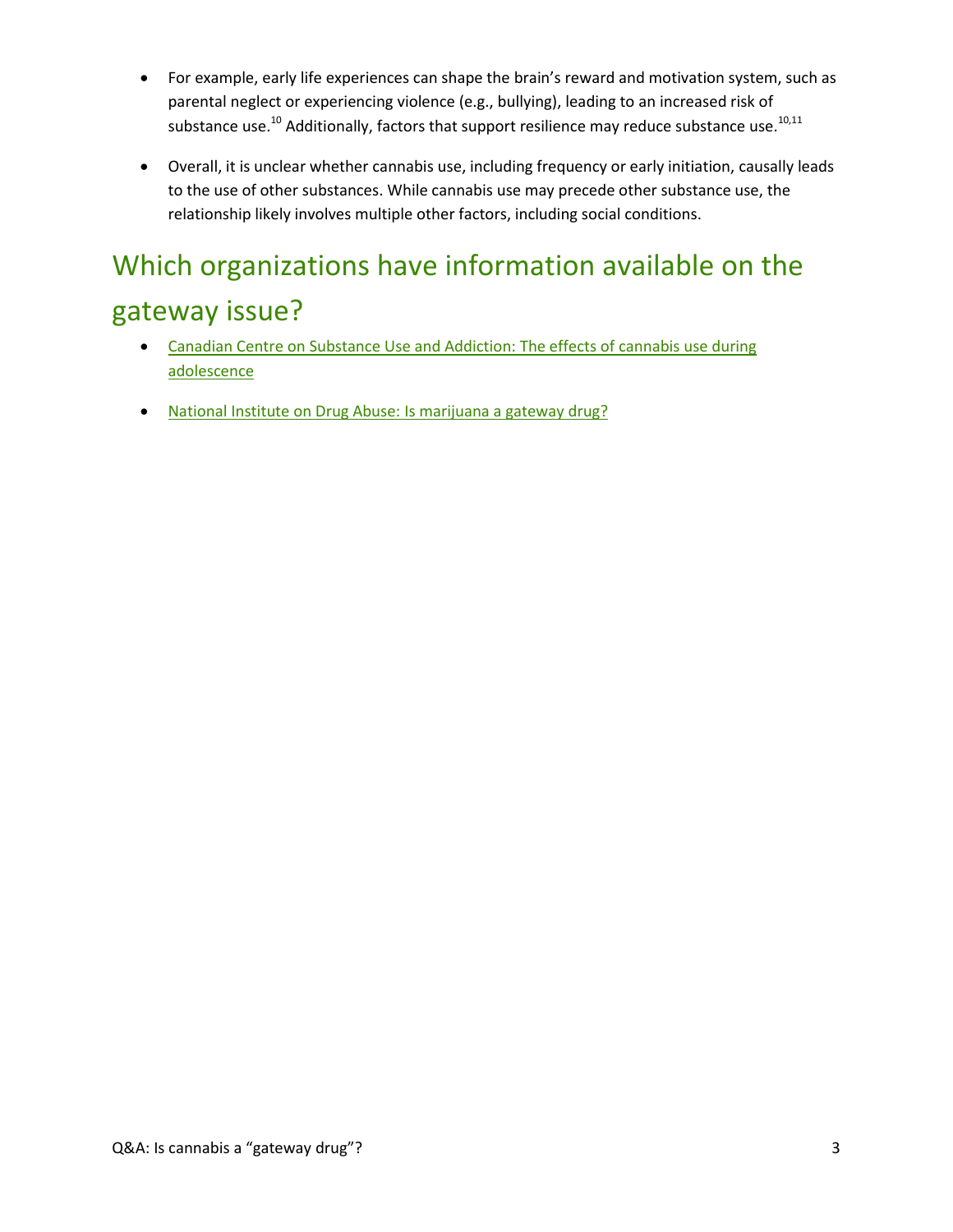## References

1. Lynskey MT, Agrawal A. Denise Kandel's classic work on the gateway sequence of drug acquisition. Addiction. 2018;113(10):1927-32.

2. Miller ML, Hurd YL. Testing the Gateway Hypothesis. Neuropsychopharmacology. 2017;42(5):985-6.

3. George T, Vaccarino F. The effects of cannabis use during adolescence. Ottawa, ON: Canadian Centre on Subtance Abuse; 2015. Available from: www.ccsa.ca/Resource%20Library/CCSA-Effects-of-Cannabis-Use-during-Adolescence-Report-2015-en.pdf

4. Fergusson DM, Horwood LJ. Does cannabis use encourage other forms of illicit drug use? Addiction. 2000;95(4):505-20.

5. Secades-Villa R, Garcia-Rodriguez O, Jin CJ, Wang S, Blanco C. Probability and predictors of the cannabis gateway effect: a national study. Int J Drug Policy. 2015;26(2):135-42.

6. Grant JD, Lynskey MT, Scherrer JF, Agrawal A, Heath AC, Bucholz KK. A cotwin-control analysis of drug use and abuse/dependence risk associated with early-onset cannabis use. Addict Behav. 2010;35(1):35-41.

7. Silins E, Horwood LJ, Patton GC, Fergusson DM, Olsson CA, Hutchinson DM, et al. Young adult sequelae of adolescent cannabis use: an integrative analysis. Lancet Psychiatry. 2014;1(4):286-93.

8. Keyes KM, Rutherford C, Miech R. Historical trends in the grade of onset and sequence of cigarette, alcohol, and marijuana use among adolescents from 1976–2016: implications for "gateway" patterns in adolescence. Drug Alcohol Depend. 2018;194:51-8.

9. Reddon H, DeBeck K, Socia ME, Dong H, Wood E, Montaner J, et al. Cannabis use is associated with lower rates of initiation of injection drug use among street-involved youth: a longitudinal analysis. Drug and Alcohol Review. 2018;37(3):421-28.

10. Resilience: why do some of us bounce back from adversity better than others? [Internet]. Calgary, AB: Alberta Family Wellness Initiative; 2018; cited 2018 Dec 5]. Available from: www.albertafamilywellness.org/what-we-know/resilience-scale

11. Sigfúsdóttir ID, Thorlindsson T, Kristjánsson AL, Roe KM, Allegrante JP. Substance use prevention for adolescents: the Icelandic model. Health Promot Int. 2009;24(1):16-25.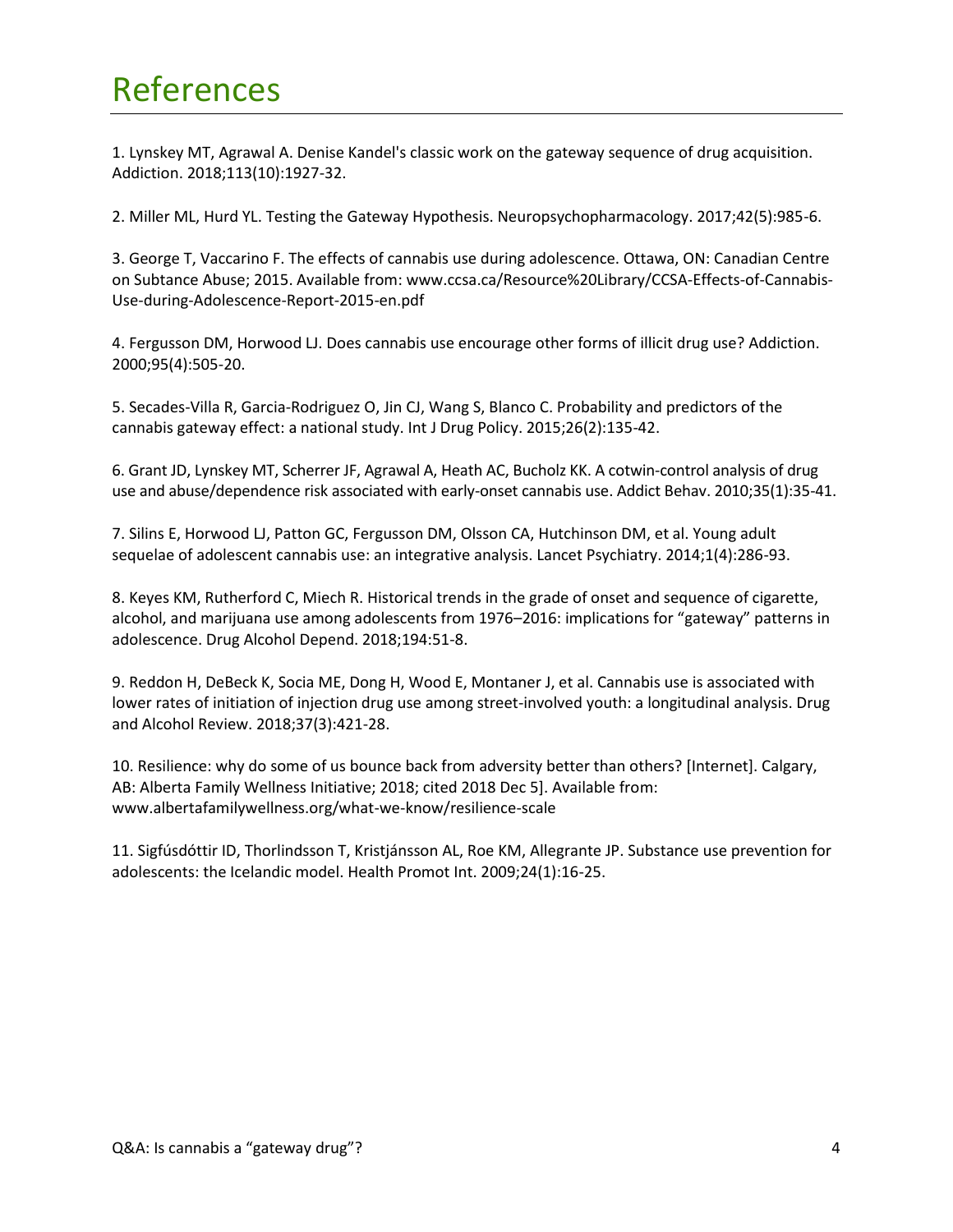### Authors

Pamela Leece, Public Health Physician, Health Promotion Chronic Disease and Injury Prevention, PHO

Nimitha Paul, Practicum Student, Health Promotion Chronic Disease and Injury Prevention, PHO

#### Reviewers

Robert Gabrys, Research and Policy Analyst, Canadian Centre for Substance Abuse

Tamar Meyer, Supervisor, Centre for Addiction and Mental Health

Brent Moloughney, Medical Director, Health Promotion Chronic Disease and Injury Prevention, PHO

Greg Penney, Director of Programs, Canadian Public Health Association

Sheena Taha, Knowledge Broker, Canadian Centre for Substance Abuse

### Citation

Ontario Agency for Health Protection and Promotion (Public Health Ontario), Leece P, Paul N. Q & A: Is cannabis a "gateway drug"? Toronto, ON: Queens's Printer for Ontario; 2019.

©Queen's Printer for Ontario, 2019

### Disclaimer

This document was developed by Public Health Ontario (PHO). PHO provides scientific and technical advice to Ontario's government, public health organizations and health care providers. PHO's work is guided by the current best available evidence at the time of publication.

The application and use of this document is the responsibility of the user. PHO assumes no liability resulting from any such application or use.

This document may be reproduced without permission for non-commercial purposes only and provided that appropriate credit is given to PHO. No changes and/or modifications may be made to this document without express written permission from PHO.

### For Further Information

For more information on cannabis contact Health Promotion, Chronic Disease and Injury Prevention at: [hpcdip@oahpp.ca](mailto:hpcdip@oahpp.ca)